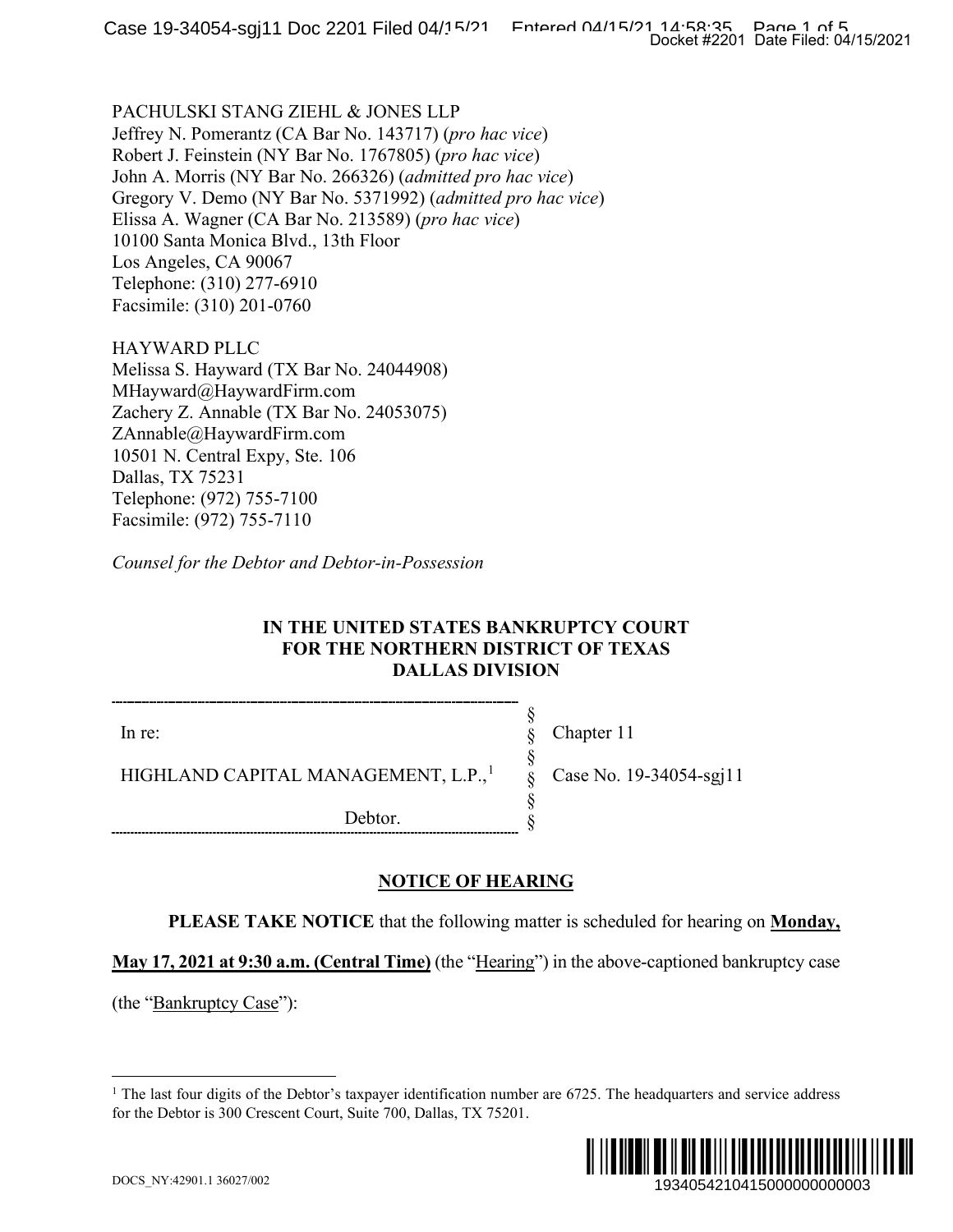1. *Debtor's Motion for Entry of an Order Approving Settlement with UBS Securities LLC and UBS AG London Branch and Authorizing Actions Consistent Therewith* [Docket No. 2199] (the "Motion").

The Hearing on the Motion will be held via WebEx videoconference before The Honorable Stacey G. C. Jernigan, United States Bankruptcy Judge. The WebEx video participation/attendance link for the Status Conference is: [https://us-courts.webex.com/meet/jerniga.](https://us-courts.webex.com/meet/jerniga)

A copy of the WebEx Hearing Instructions for the Hearing is attached hereto as **Exhibit A**; alternatively, the WebEx Hearing Instructions for the Hearing may be obtained from Judge Jernigan's hearing/calendar site at: [https://www.txnb.uscourts.gov/judges-info/hearing-dates/judge](https://www.txnb.uscourts.gov/judges-info/hearing-dates/judge-jernigans-hearing-dates)[jernigans-hearing-dates.](https://www.txnb.uscourts.gov/judges-info/hearing-dates/judge-jernigans-hearing-dates)

Any response (each, a "Response") to the relief requested in the Motion shall be filed with the Clerk of the Court on or before **Wednesday, May 12, 2021 at 5:00 p.m. (Central Time)** (the "Response Deadline").

The Debtor may file a reply (each, a "Reply") to any Response. Any Reply shall be filed with the Clerk of the Court on or before **Friday, May 14, 2021 at 5:00 p.m. (Central Time)** (the "Response Deadline").

[*Remainder of Page Intentionally Left Blank*]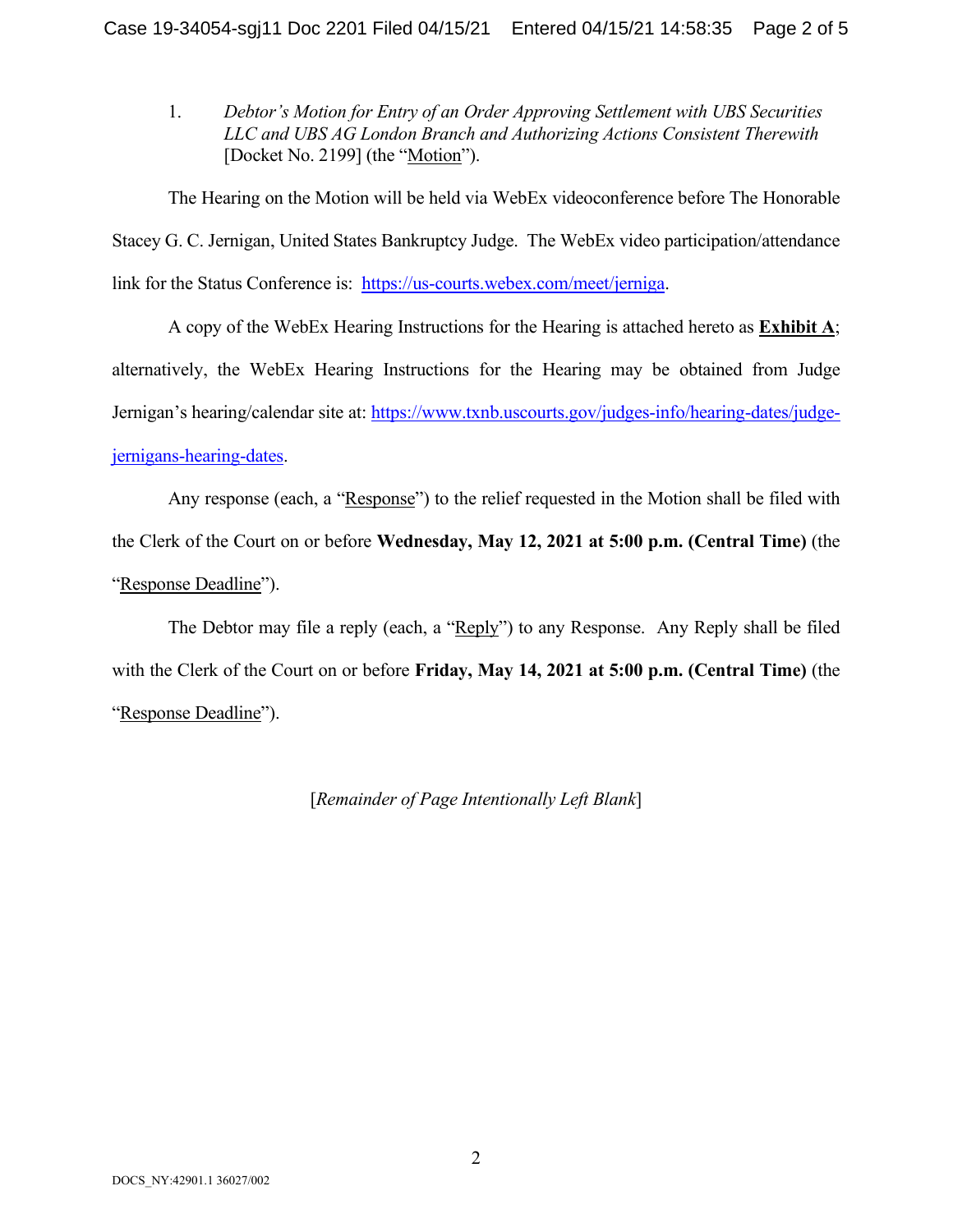#### Dated: April 15, 2021. **PACHULSKI STANG ZIEHL & JONES LLP**

Jeffrey N. Pomerantz (CA Bar No. 143717) Robert J. Feinstein (NY Bar No. 1767805) John A. Morris (NY Bar No. 266326) Gregory V. Demo (NY Bar No. 5371992) Elissa A. Wagner (CA Bar No. 213589) 10100 Santa Monica Blvd., 13th Floor Los Angeles, CA 90067 Telephone: (310) 277-6910 Facsimile: (310) 201-0760 Email: jpomerantz@pszjlaw.com rfeinstein@pszjlaw.com jmorris@pszjlaw.com gdemo@pszjlaw.com ewagner@pszjlaw.com

-and-

#### **HAYWARD PLLC**

*/s/ Zachery Z. Annable* Melissa S. Hayward Texas Bar No. 24044908 MHayward@HaywardFirm.com Zachery Z. Annable Texas Bar No. 24053075 ZAnnable@HaywardFirm.com 10501 N. Central Expy, Ste. 106 Dallas, Texas 75231 Tel: (972) 755-7100 Fax: (972) 755-7110

*Counsel for the Debtor and Debtor-in-Possession*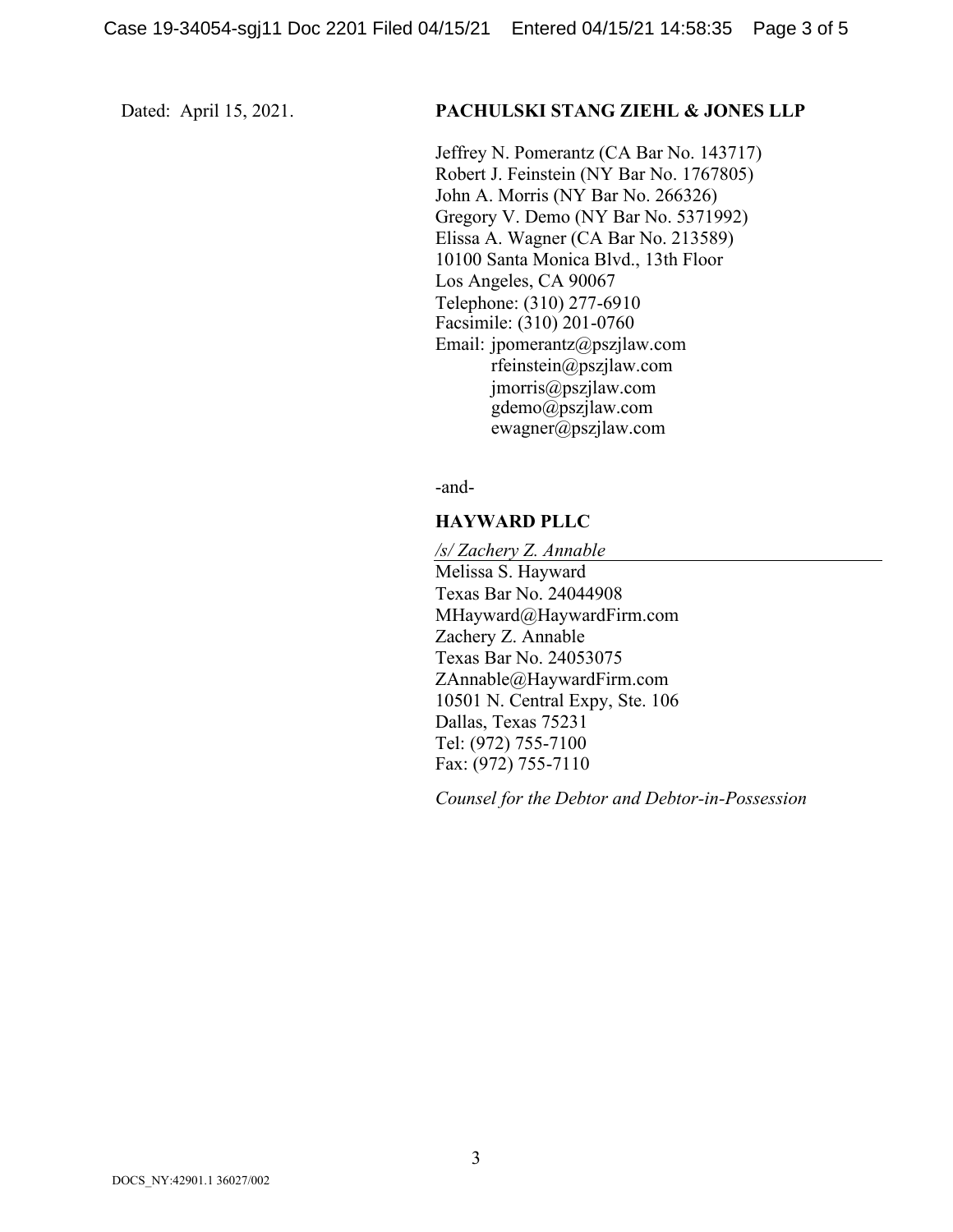# **EXHIBIT A**